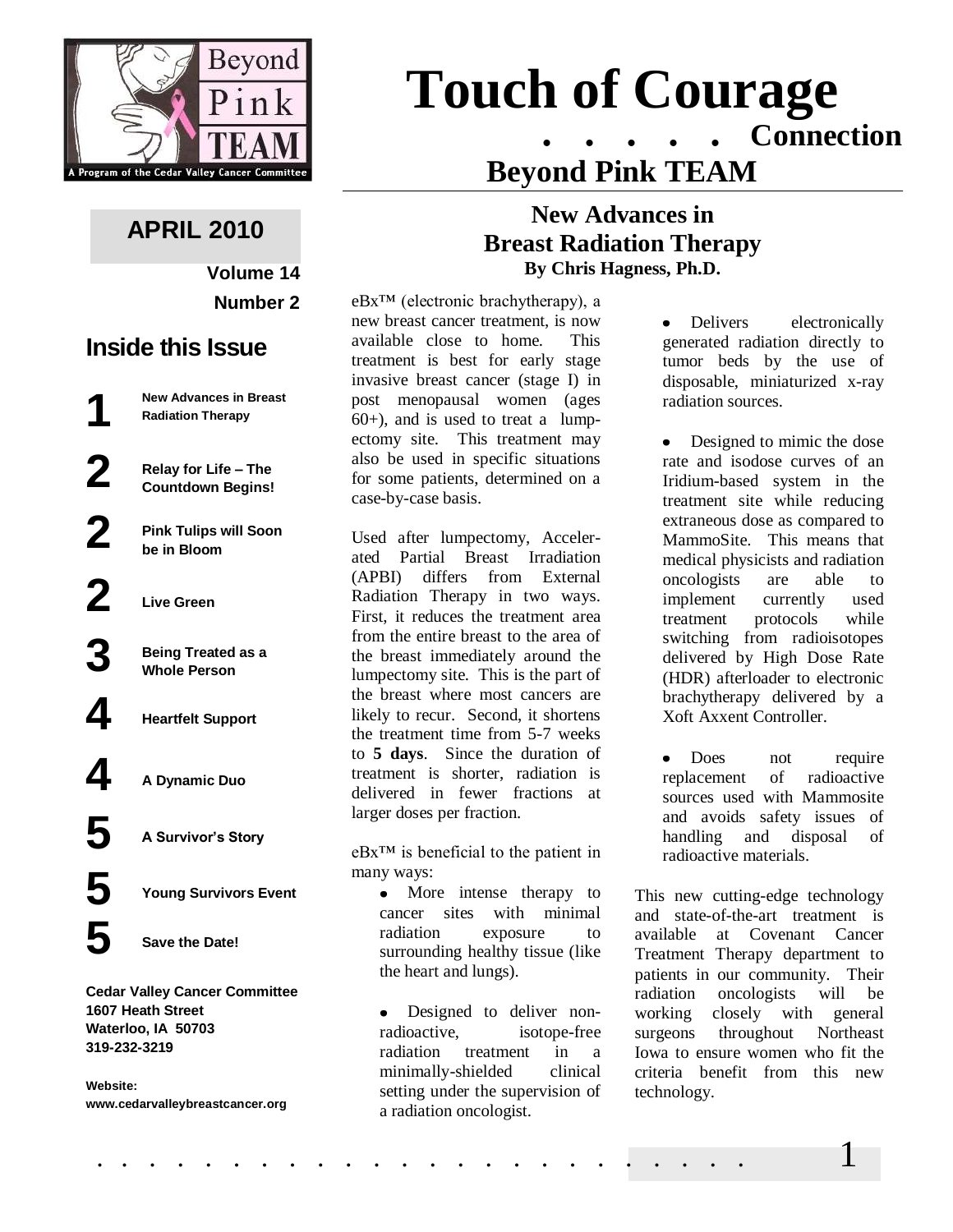April 2010

# **Relay for Life-The Countdown Begins! By Jill Roberts**

Right around the corner is Black Hawk County Relay for Life. It will be held at Hawkeye Community College campus on June  $18-19$ <sup>th</sup>. Relay for Life is an overnight event with members of each team walking throughout the night to raise money to fight cancer because cancer never sleeps.

The Relay is a family event including entertainment for the kids, crafts, coloring, bubbles and games. Music plays all night long either by a local radio station or local live band. There are items for sale ranging from cookies to bracelets with the proceeds going to the Relay for Life. The Relay goes on rain or shine and many participants camp overnight.

Relay for Life is an event with certain traditions, no matter where they are held. These traditions help participants celebrate, remember and fight back.

#### **Celebrate -The Survivors' Lap**

The survivors' lap is an inspiration to all Relay participants. Survivors circle the track together to lead everyone in celebrating the victories we are achieving over cancer.

#### **Remember - The Luminary Ceremony**

The Luminary ceremony starts at dusk. We honor people who have been touched by cancer, support those still fighting and remember our loved ones lost to the disease. Luminaries are candles that are lit inside of bags filled with sand and each one bears the name of a person touched by cancer or is in memory of a loved one.

#### **Fight Back - The Fight Back Ceremony**

Each year during the Relay we make a personal commitment to save lives by taking up the fight against cancer.

You can make a difference today by signing up to participate with a team, start your own team or by making a donation.

For more information or to donate on line please go to http://www.relayforlife.org/blackha wkcountyia or call the American Cancer Society at 272-2880.

# **Pink Tulips Will Soon be in Bloom**

More than 15,000 pink tulip bulbs have now been sold by the Beyond Pink TEAM. Most are planted here in the Cedar Valley, and soon we will be seeing pink tulips everywhere. Some of our bulbs have found homes in other states, including Oregon. Beyond Pink TEAM member, Nancy McHone, sent some tulip bulbs to her sister in Oregon, and she sent us this picture of them in bloom last spring.



Tulip bulb orders will be taken again this summer for October pick up so you can plant them in your gardens. Watch for the order blank in our July issue. We will have the order form on our website also, at [www.cedarvalleybreastcancer.org.](http://www.cedarvalleybreastcancer.org/)

# **Live Green By Cindy Harris**

As we watch cancer, neurological disorders, reproductive disorders and a whole laundry list of illnesses increase over the years, we have to notice that we have hundreds of products not available years ago. Take fabric softener for example - it is one of the most chemical-laden products in homes. These chemicals aren't listed on the bottle because it is not required by law yet.

Many chemicals in fabric softeners are not to be inhaled, not to come in contact with the skin, have an increased effect when heated, and are not to be flushed into sewer systems.

Instead of using fabric softer, try using dryer balls -- not the kind you put fabric softener in, but the kind with knobs on them. All they do is keep clothes from clumping together and helps fluff the clothes and make them dry a little faster.

I haven't bought fabric softener since December. It's much cheaper, and other than the smell, I don't see much difference.

On another note! It's getting close to spring so as soon as the snow will allow, get corn gluten down before weeds have a chance to germinate. Remember, this is a preemergent so you want to hit those weeds before they have a chance to really get started. That happens as soon as the ground starts to warm just a little. My tulips are coming up right next to my house, so the time is near.

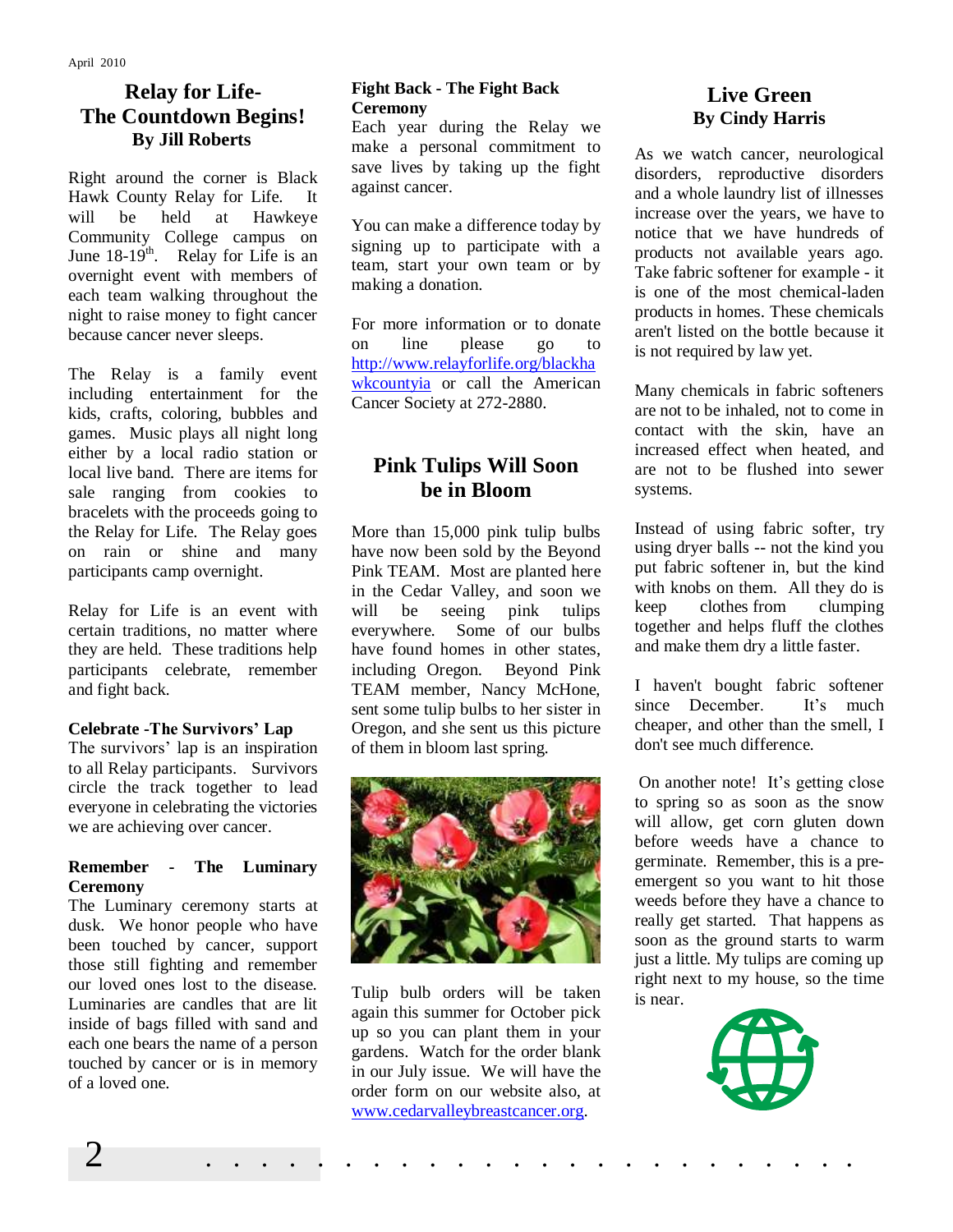#### **Being Treated as a Whole Person By Christine Carpenter**

Breast cancer came as a shock. I had always been healthy – ate right, exercised regularly, never smoked, rarely drank alcohol. I was vigilant about doing monthly breast self-exams and had yearly mammograms. So, how could this happen to me? How could this happen to our family?

Shortly after my diagnosis I realized I needed more than just medical treatment, I needed psychosocial care. I felt shock, grief and depression during, and even months after treatment. There were moments during my treatment when I was in such physical and emotional misery that death looked appealing.

Now, sixteen years later, an Institute of Medicine\* report confirms my realization that cancer patients need more than just medical treatment. A recent Institute of Medicine (IOM) report stated, "Cancer care today often provides state-of-the-science medical treatment, but fails to address the psychological and social (psychosocial) problems associated with cancer. This failure can compromise the effectiveness of health care and thereby adversely affect the health of cancer patients."

Psychological and social problems created or made worse by cancer include the following:

- depression, anxiety, and other emotional problems
- lack of information or skills needed to manage the  $\bullet$ illness
- lack of transportation or other resources
- disruptions in work, school, and family life

When these psychosocial issues are not provided for, it causes patients additional suffering, weakens the ability to follow prescribed treatments, and threatens patients' return to health.

Today, a range of services are available to help patients and their families manage the psychosocial aspects of cancer. These services are often called "integrated cancer care," "comprehensive cancer care," or "community support services."

We now know it is very difficult to deliver goodquality cancer care without addressing patients' **psychosocial health** needs as well as patients'

#### **medical health** needs.

All patients with cancer and their families should expect and receive cancer care that provides the following:

- counseling from a trained professional  $\bullet$
- discharge planning  $\bullet$
- nutritional support
- pastoral care
- patient education and support
- family education and support
- health and wellness education and support
- hospice care, if needed.

Thankfully, my family and I survived and thrived since my breast cancer diagnosis. How did we do it? We



sought the psychosocial services of an oncology social worker who gave us information on how to help adolescent children when a parent is sick, counseled us about

family relationships and illness, and who had the wisdom to tell me to see a different minister when mine made me feel like I was "crazy."

#### **Getting Integrated Cancer Care**

. . . . . . . . . . . . . . . . . . . . . . . . 3

You often have a choice about your cancer care provider. Ask your doctor or surgeon to refer you to a Commission on Cancer accredited cancer program that provides comprehensive cancer care. If you are already receiving cancer care, ask your physician how he/she plans to provide you with the above psychosocial services that are proven to be so important for positive health outcomes. Remember, your health care system must treat you as a whole person, not just a disease.

\* The Institute of Medicine (IOM) is an independent, nonprofit organization that works outside of government to provide unbiased and authoritative advice to decision makers and the public. The IOM serves as adviser to the nation to improve health. Above information from IOM report, *Cancer Care for the Whole Person.*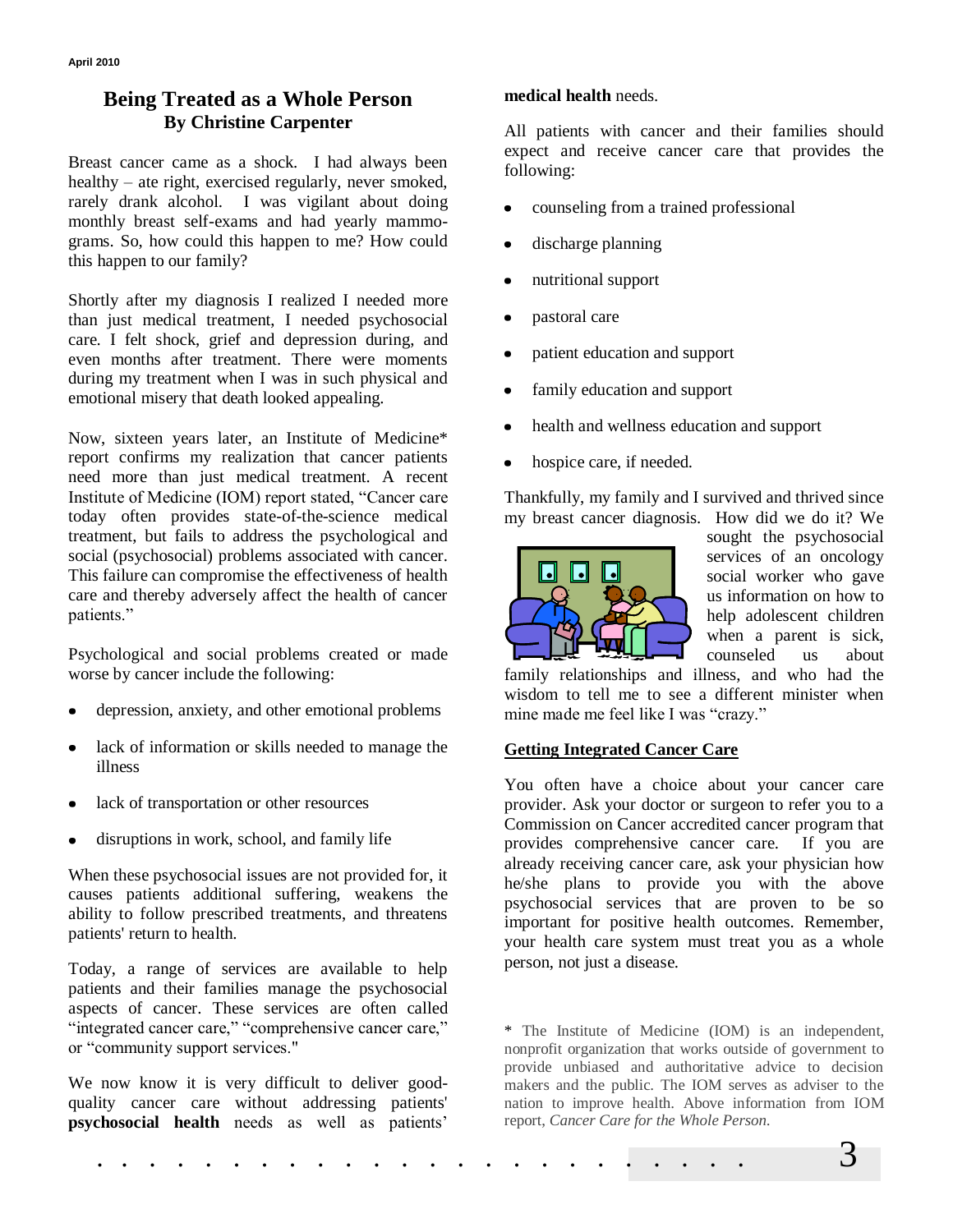# **Heartfelt Support By Debra J. (DJ) Corson**

In appreciation of being a breast cancer survivor for almost three years now, I make an effort to pay forward the kindness that was given me during treatment. Most of this effort is directed toward supporting individuals who are undergoing cancer treatment, and working with the Beyond Pink TEAM and Young Survivors group.

Following are some things I keep in mind as I work with others. If you have a friend or loved one with cancer, perhaps this article will help you to better support them.

- **Even if you've had cancer, never assume you "know what it's like" for someone else.** Cancer is a personal experience. It can invoke anger, apathy, fear, frustration, and a host of other emotions—sometimes all in the same day! I've worked with dozens of survivors, and no two people have felt exactly the same way about having cancer. Listen to what people are saying and how they are saying it; then you'll know what they are feeling.
- **Become comfortable with silence.** Wellintentioned people sometimes say unhelpful things. For example, "Don't worry, it's just hair; it will come back.‖ It's not *just hair*. Losing the hair on my head was painful enough, but it was when I lost my eyelashes that I cried. Don't use trivialities; rather, speak from your heart. Tell them how much you've been thinking about them, or how much you miss seeing them.
- **Be careful about sharing cancer stories.** After I was diagnosed, people told me a lot of cancer stories. The intention may be good, but the only stories I really wanted to hear were the stories about people who had cancer worse than mine and survived for years anyway.
- **Do something.** A lot of people say, "let me know if there is anything I can do." Others do something. I appreciated those people who thought of things that would be helpful and did them—like sending a gift card to a local restaurant so we could get takeout, picking up my laundry, giving me a book, or calling to say, "I'm going to the grocery store, what can I pick up for you?" People are so thoughtful!

4 . . . . . . . . . . . . . . . . . . . . . . . .

 $\bullet$ **Inspire Hope**. If you remember only one thing from this list, let it be *inspire hope*. Hope is the foundation on which we build our strength for getting well again. *With hope, all things are possible*.

# **A Dynamic Duo By Dee Hughes**

The Cedar Valley is lucky to have Maureen (Mo) Hardy and Kathy Wroten lending a helping hand and warm hearts to those living with cancer. Using their skills as cosmetologists, they work with the American Cancer Society on the Look Good, Feel Better program. Women in cancer treatment can escape from their schedule of doctor appointments and therapy treatments, and be pampered for 2 hours when they attend a program. They learn about makeup, skin care, nail care, and ways to deal with hair loss such as with wigs, turbans, and scarves. Each woman gets a free makeup kit to use during and after the workshop.

Maureen and Kathy volunteer their time every other month to lead the Look Good, Feel Better program. Mo's family has an extensive history of cancer, and anything she can do to promote cancer awareness or boost someone's self esteem while in treatment is important to her. She is also one of four co-chairs for the American Cancer Society's Relay for Life. Mo's enthusiasm spread to her friend and co-worker, Kathy. The response they get from the women they work with at the Look Good, Feel Better programs is very rewarding for both.

Besides the Look Good, Feel Better program, they also keep a wig bank at there salon, Vision Hair Studios. The wigs are free to anyone dealing with cancer. They have around 100 wigs on hand, and they will cut and style one for you at no charge. If they do not have one that works for you, they will help you get one through the American Cancer Society. They will also accept donations of gently used wigs.

Thank you, Mo and Kathy, for all you do for the Cedar Valley and women diagnosed with cancer. You are making a difference!

To sign up for the Look Good, Feel Better program, contact the ACS at 800-227-2345. Vision Hair Studio is located at 3674 University Avenue, Waterloo, (next door to Platt's). Their phone number is 319-232-8239.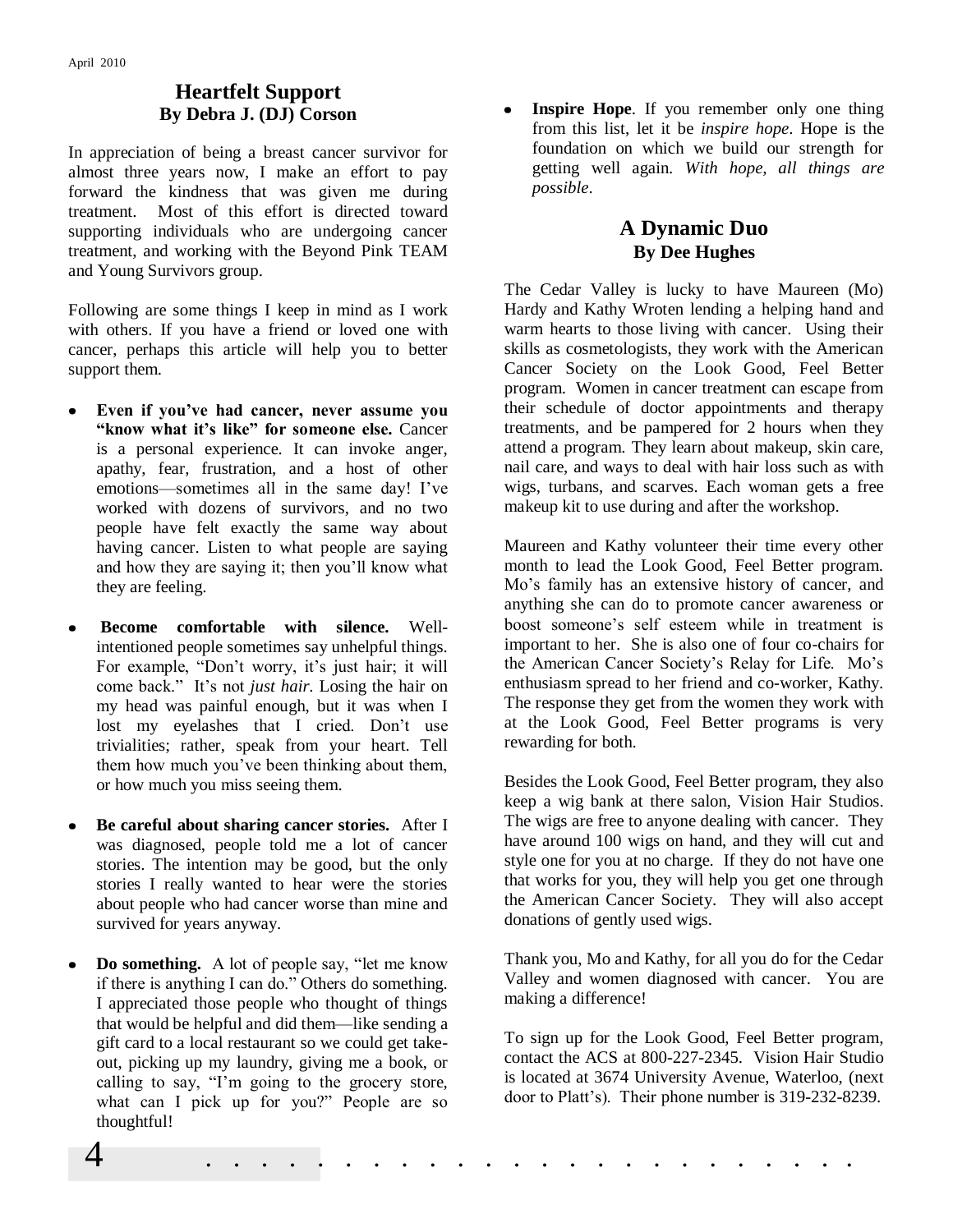#### **A Survivor's Story by Mary Marticoff**

I know 1995 seems like a long time ago, but it is a year I will never forget. It was a quiet June evening and with just a casual scratch of an itch, I discovered a lump in my breast. I wasn't a woman who did monthly selfbreast exams regularly, but I was given a wake up call. I now push everyone I know to do this simple task. I know I am lucky to have discovered what could have been my daughters' worst nightmare.

Hi, I'm Mary Marticoff and I am a breast cancer survivor. Everyone has some sort of fear of turning 40, but that year was extremely challenging for me. My divorce was final in May, I got breast cancer in June, and I turned 40 in July.

I don't remember the little details. I **can** remember the two painful needle biopsies that didn't help. I **can** remember the lump being removed and within minutes being told I have cancer. I **can** remember the panic in my throat, but not crying. I **can** remember my parents taking me home. I **can** remember sitting alone with my thoughts, scared I was going to die.

Surgery was scheduled within two weeks. A left side mastectomy was recommended because of the size of the lump, but it was my decision to make. My thoughts were I didn't want any chance for the cancer to return, so I agreed to the mastectomy. Again, considering the size of the lump, my age, and having no family history of breast cancer, chemotherapy was recommended. I had six months

of chemo every two weeks. I lost all my hair by my third treatment so baseball caps became very popular in my house. I never got sick and I never missed a single day of work. My girls say I slept a lot when I was home, but I can't remember any bad side effects. I was lucky; someone was watching over me.

The hardest part for me was having no support. My girls were just teenagers at that time, so they really didn't know what to do or say. I knew they loved me, and probably were too scared to say what they feared the most. They were still too young to lose their mother, I had to survive. I don't remember any family support from my parents or siblings. I'm sure prayers were said, but it would have been nice to hear a voice of concern. No, I was on my own. I had to be strong for myself and for my children.

That was 15 years ago. I am healthy, on no medicine, loving and living life. Having breast cancer made me the strong woman I am today. I know the medical reasons why I survived, but I also know the spiritual reasons why I survived. **I AM A SURVIVOR.**

# **Young Survivors Event**

The next Meet, Mingle and Learn for young women living with cancer will be Tuesday, April 20. Dietician Michelle Busch will speak about Power Eating during cancer treatment and beyond. You may come and go as your schedule allows. Contact Emily Hodgin at 319-239-8118 or [emilyz@mchsi.com](mailto:emilyz@mchsi.com) if you'd like more information.

#### **Save the Date!**

**Apr. 5 1:30 p.m. Touch of Courage Breast Cancer Support Group** 2101 Kimball Ave., Waterloo Dawn Colbert 415-6430

**Apr. 6 1:30 p.m. Care and Share Support Group Covenant Cancer Treatment Ctr.** 200 E. Ridgeway, Waterloo

**Apr. 20 4:30-7:00 p.m. Young Cancer Survivor Event Meet, Mingle and Learn** 3712 Cedar Heights Dr., C.F. Emily Hodgin 239-8118

**Apr. 22 6:30 p.m. Iowa Breast Cancer Edu-action** UNI Center for Energy and Environmental Education Corner Campus St. & Jennings Dr. Christine Carpenter 266-0194

#### **Apr. 22 7:00 p.m. Environmental Health Working Group**

UNI Center for Energy and Environmental Education Corner Campus St. & Jennings Dr. Christine Carpenter 266-0194

**May 3 1:30 p.m. Touch of Courage Breast Cancer Support Group**

**May 4 1:30 p.m. Care and Share Group**

**May date undecided Young Cancer Survivor Tea** AEA 267 Lobby 3712 Cedar Hts Drive., C.F. Please call Dawn Colbert, 415-6430 for time of tea

**May 27 6:30 p.m. Iowa Breast Cancer Edu-action**